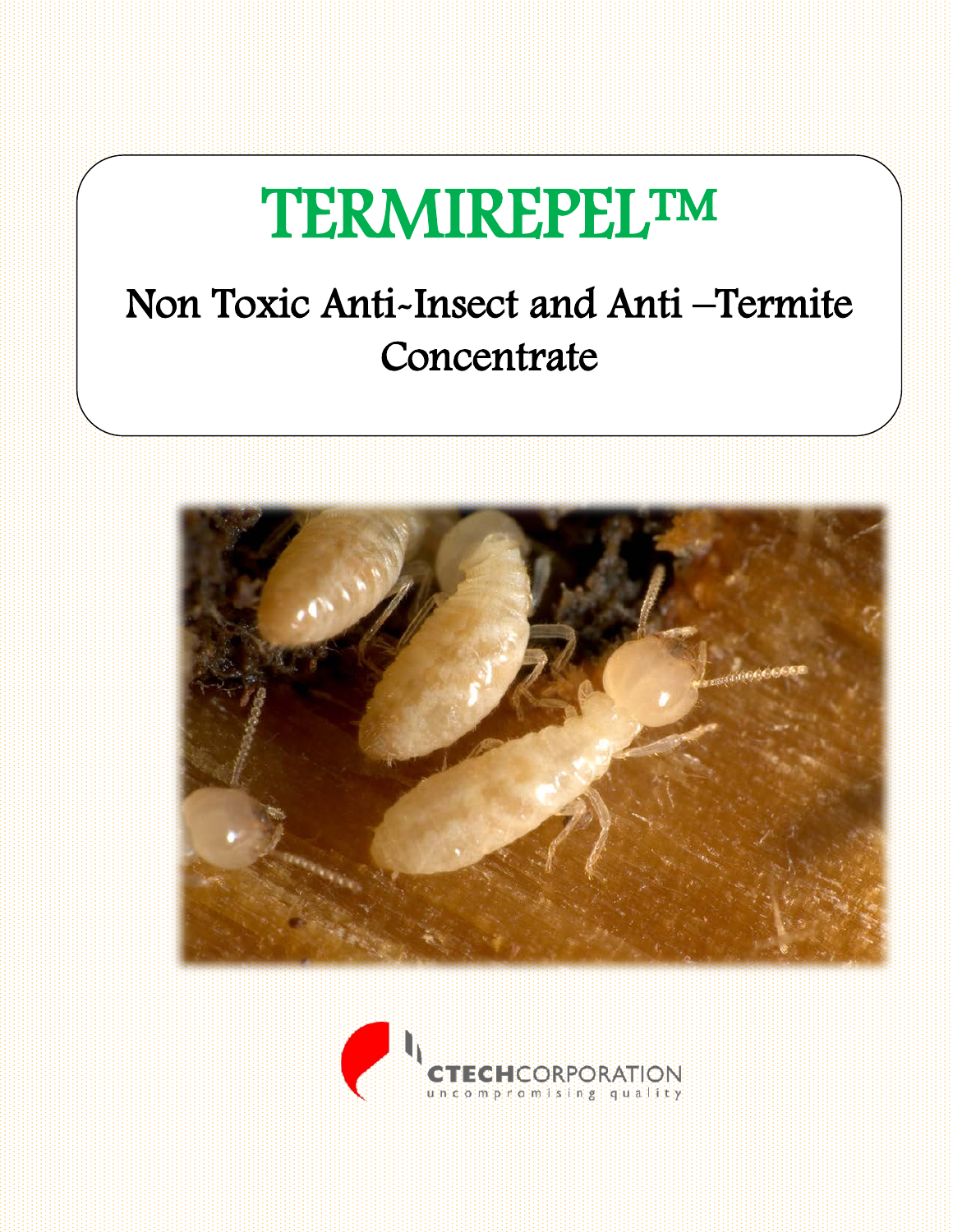### **Termirepel™** is a non-

toxic, non- hazardous, non- dangerous and environmentally safe insect aversive. This



unique state-ofthe- art product is popularly offered as antirodent and antitermite masterbatch for plastics. Termirepel™ is

manufactured in India by C-Tech Corporation and consumed globally for myriad applications. It is a product resulting from smart technology and green chemistry. The active is stable upto 1800<sup>o</sup>C and stable in the polymer matrix. The product is complaint with international standards like RoHS, RoHS2, REACH, etc. The product is designed especially for polymeric applications.

This non toxic product is chemosensory type of aversive based on advanced technology through careful synchronization of hormones and physiological changes, without causing any harm to insects or the environment.

#### Effectiveness:

Laboratory tests conducted at various reputed testing institutes such as Haffkine institute of training research and testing and

Indian Institute of Chemical Technology with Termirepel™ incorporated plastic objects (read: wire/ cable/ tubing/ pipes/ sheets/ other objects) demonstrates the termite aversive effect of Termirepel™ containing polymeric materials. The observations were evaluated visually under magnification for any feeding marks such as gnawing, surface nibbling, scraping, pittings and perforation by termites and rodents in samples containing Termirepel™ in the outer most sheath (test) as against the samples without Termirepel™ (control). Mean value, and standard deviation of weights of each sample (control as well test) were carefully studied. The suitability of the data was evaluated to examine individual variables (initial & final) for the difference among sample replicates by ANOVA and multiple comparison post- hoc tests (Turkey's HSD).

The test was carried out in the simulated field condition laboratory developed by C Tech Corporation. The samples were divided into two categories that of test and control wherein the test samples were incorporated with Termirepel™ whereas the control samples without any additive for anti-rodent resistance. It was evident from the results that Termirepel™ cables Field tests have also been carried out wherein the samples were placed in bait

Termirepel™ is effective at concentrations as low as 500 to 2000 ppm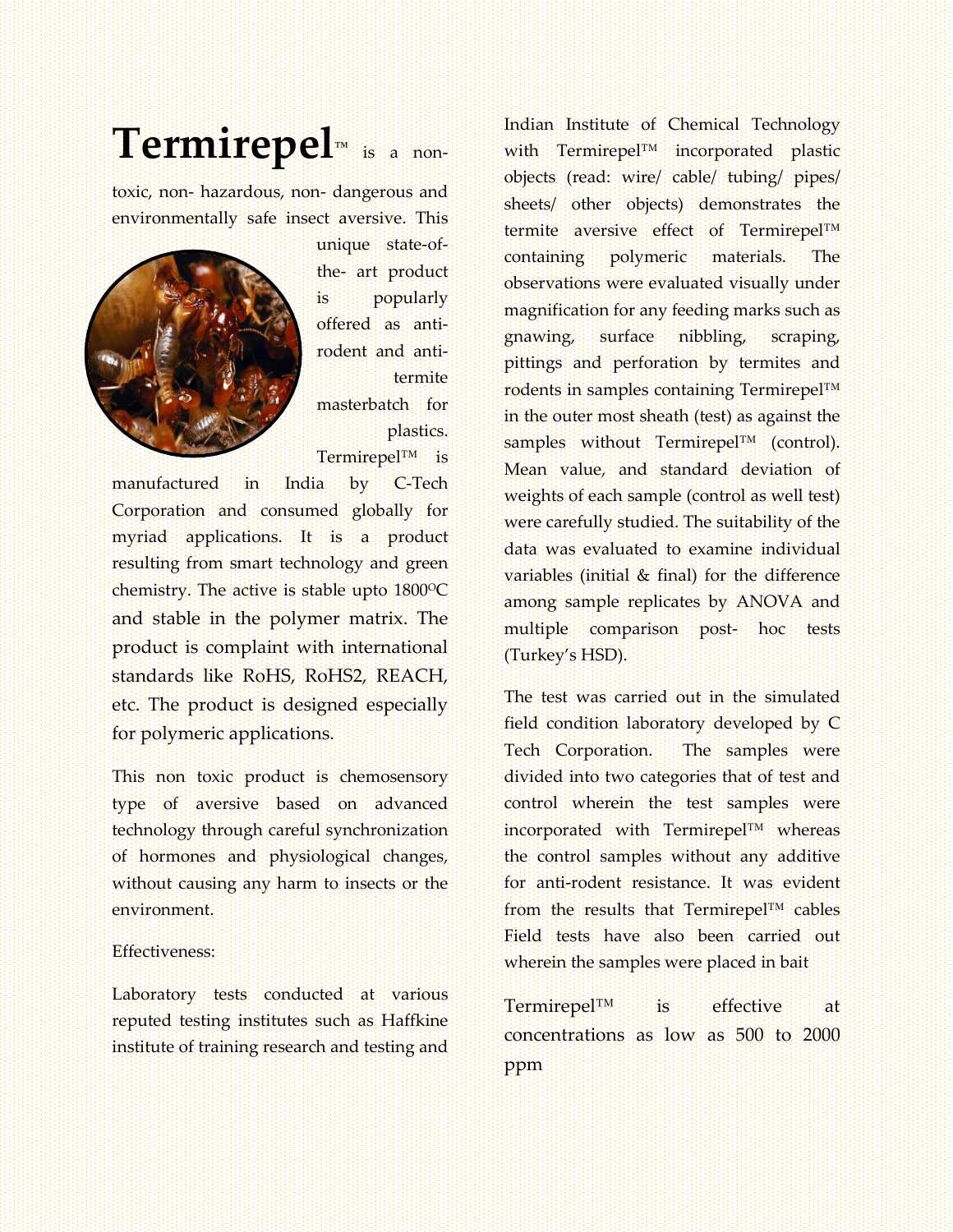# **Bioactivity:**

It acts as a broad spectrum bio aversive **controlling more than 600 species of insects/pests** including termites, caterpillars, beetles, whiteflies, leafhoppers, aphids, mites, thrips, leaf borer, leaf folders, and many more.

### **Salient Features:**

- $\triangleright$  Repels rather than killing insects
- Long term protection against termites and other insects
- Available also as customized client specific concentrate
- Ease of incorporation into extrusion process
- No modification of process required
- Good Thermal stability
- $\blacktriangleright$  Low vapor pressure
- Low concentrations required
- Electrically neutral
- $\triangleright$  Does not leach out of polymer matrix
- Soil stable, does not degrade
- Soil condition does not affect product
- $\triangleright$  Superior to armoring and existing alternatives





**1) Feeding disruption:** 

Termirepel™ triggers unpleasant reactions in termites and other insects who try to feed or damage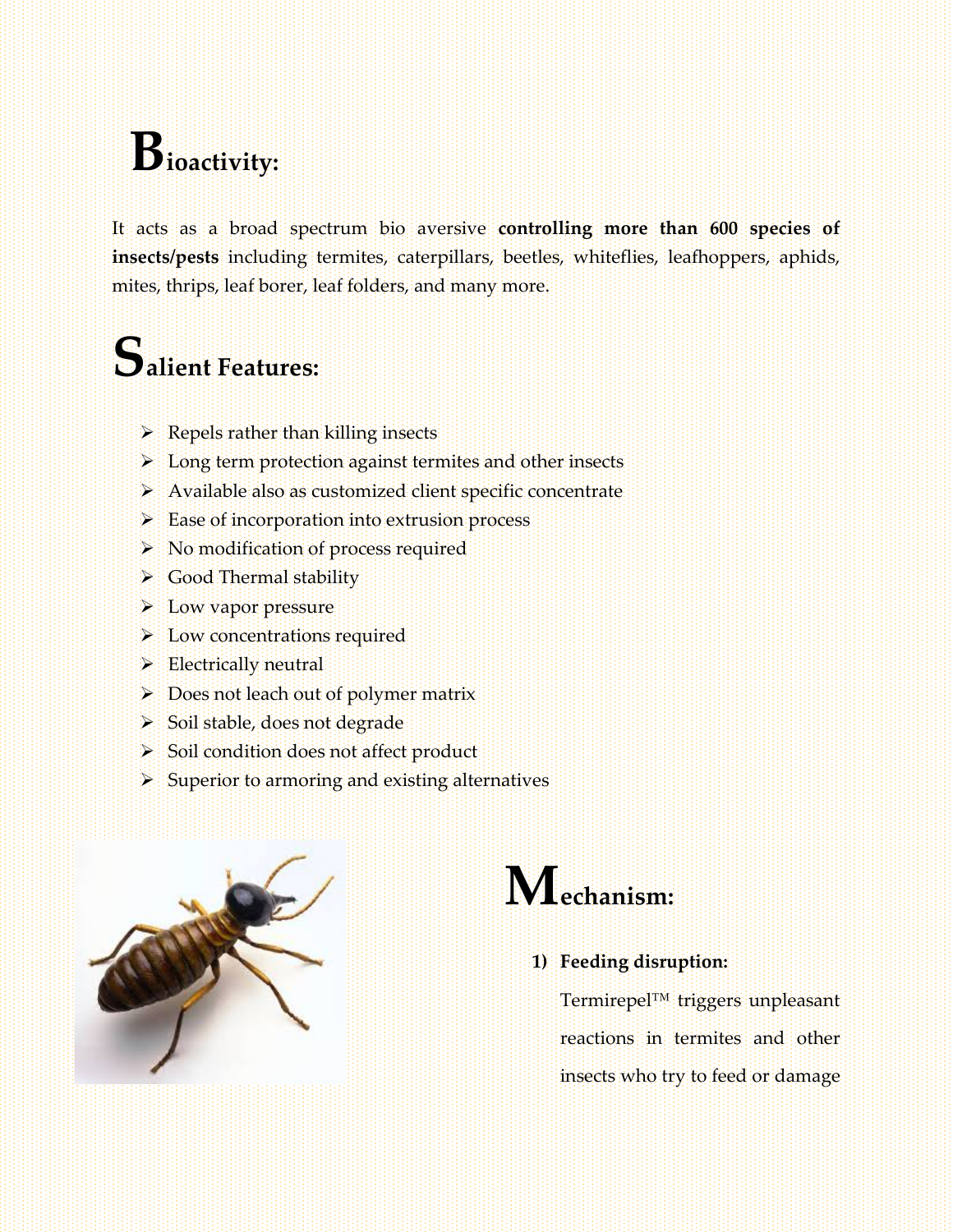the application. It dissuades the insect from feeding on the application. Because of the unpleasant reactions experienced by the insects they do not feed or destroy the application in search of food.

#### **2) Oviposition Deterrence:**

Insects specially like termites, ants and many more are present along with their entire colony near the application. The size of the colony increases continuously which poses a great threat to the application. Termirepel™ temporarily inhibits the ability of the colony to grow in size. They temporarily disrupt the oviposition cycle of the insects. However, once the insect colony moves away from the application, the normal oviposition cycle continues.

- 3) **Growth inhibition**: The insect life goes through various stages i.e. egg to pupa to maturity. The insects when present near the application treated with Termirepel™, suffers from temporary deferral in their growth cycle. Termirepel™ prevents the insect from reaching the maturity stage which helps to prevent the increase of the insect colony size. Once the insects' moves away from the Termirepel™ treated application, their growth continues.
- 4)

#### **5) Mating Disruption:**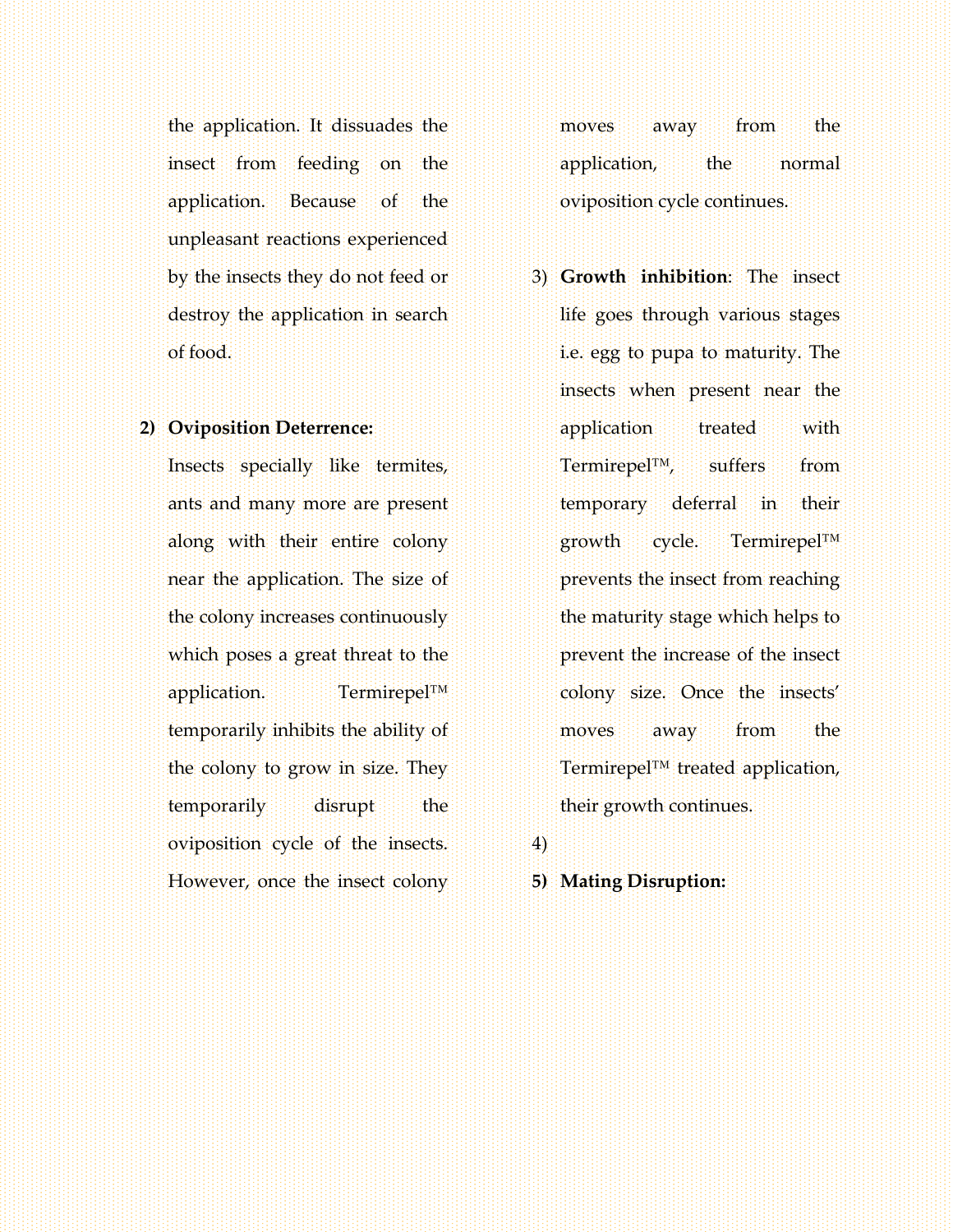#### **The Higher LD50 value, lower the toxicity!**

 $Termirepel^{\text{TM}}$  temporarily disrupts the mating cycle of the insects in order to restrict the increase of colony size of the insects. This disrupts is temporary and the mating cycle continues once the colony moves away from the application.

### **Toxicity & Safety:**

Termirepel™ is comprised of essential oil extracts. Essential oils are highly concentrated, volatile oils that can be extracted from aromatic plants. Their use back in ancient times and their wide variety of therapeutic, medicinal and culinary uses has ensured their continued popularity. About 700 different kinds of plants contain useful essential oils, and there are several methods employed to extract them, the most common of which is distillation.

Most often toxicologists use Lethal Dose and Lethal Concentration to gauge the toxicity of most chemicals; evaluated on many kinds of animals but most often testing is done with rats and mice. The



LD50 or LC50 is one way to measure the short-term poisoning potential (acute toxicity) of a material.

It is usually expressed as the amount of chemical administered (e.g., milligrams) per 100 grams (for smaller animals) or per kilogram (for bigger test subjects) of the body weight of the test animal. The LD50 can be found for any route of entry or administration

but **dermal** (applied to the skin) and oral (given by mouth) administration methods are the most common.

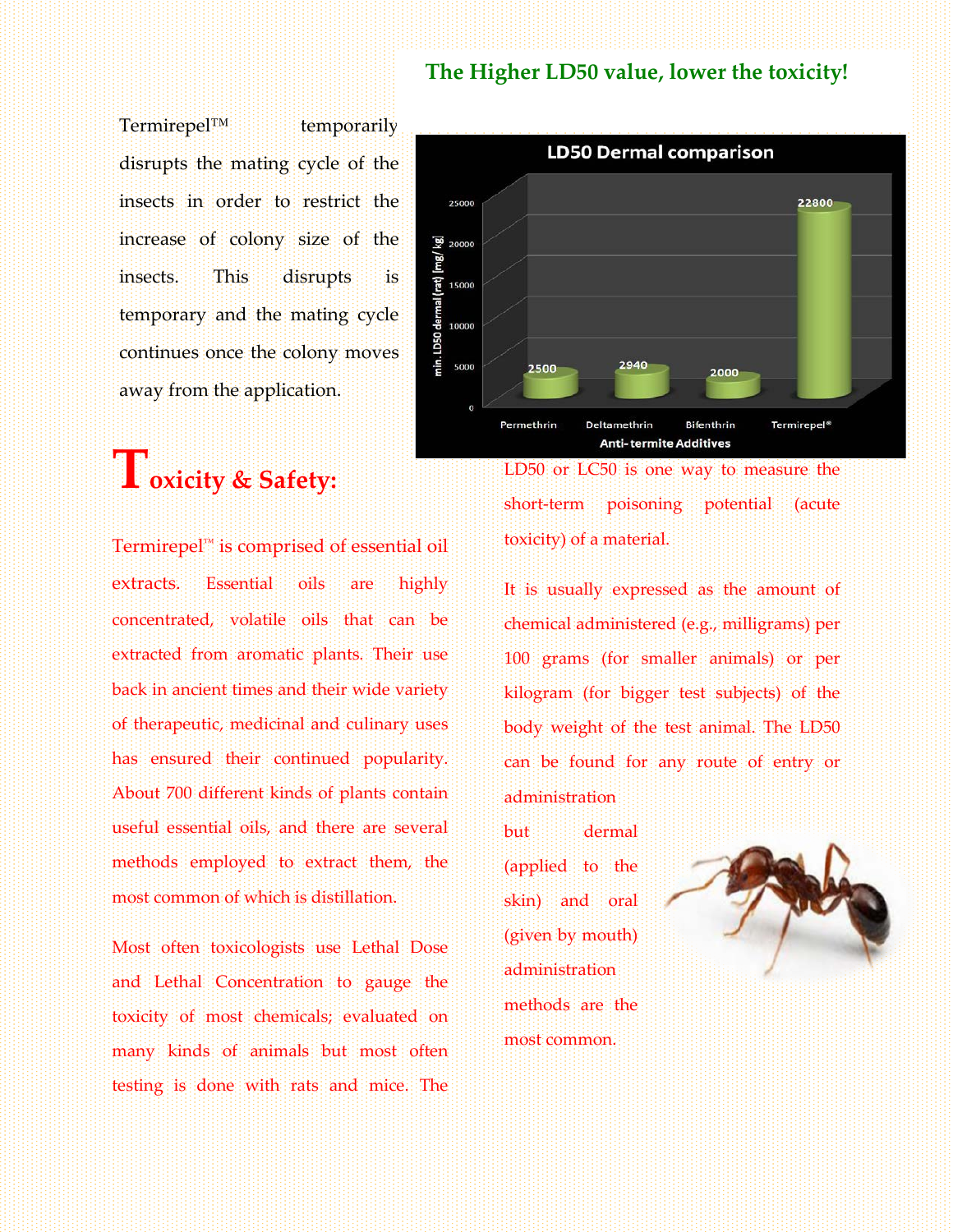# **Please Note:**

- No pyrethroids or other harmful insecticides used
- Termirepel™ contains no lead or heavy metal toxic compounds.

The lethal dosage and lethal concentration values of Termirepel™ masterbatches are very high.

It must be noted that Termirepel™ masterbatches are safe to handle. However, because of its aversive properties, normal precautions should be taken to prevent it from adhering to skin. Moreover, bearing in mind that the product is intended to be extremely objectionable to all insects, it is nonetheless safe even if ingested.



- Masterbatch Form
- Liquid Solution
- Lacquer Form





**Telecommunication and power- wires and cables**



**Agriculture- drip/ micro irrigation systems**



### **Gas sector- gas hauling pipes**

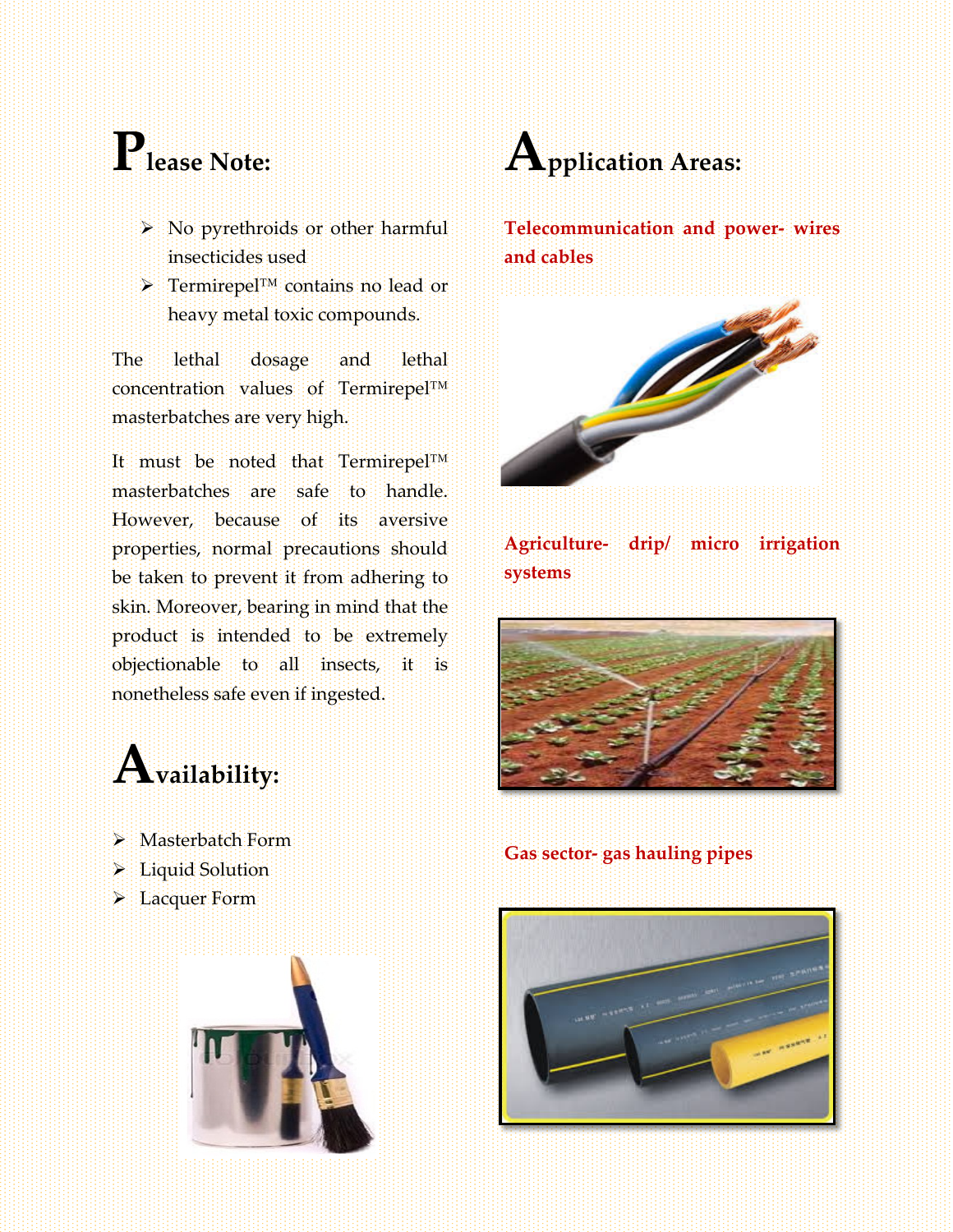### **Agriculture films**

### **Railway carriages**



### **Aircraft arrestor systems**



### **Automobile- wiring harness and other engine component**





**Trash bags and bins** 



Note: Special Grades for defense and nuclear applications.